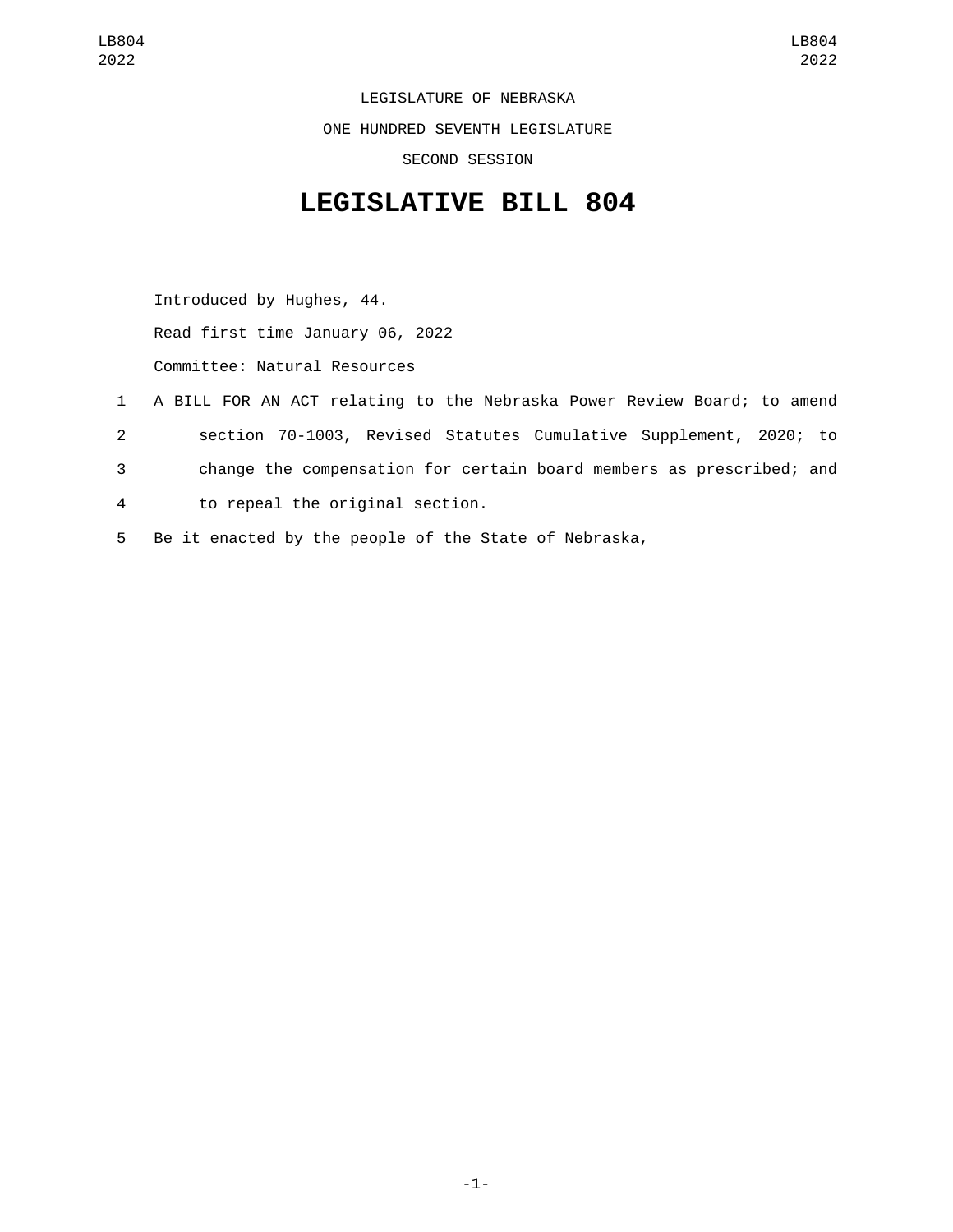Section 1. Section 70-1003, Revised Statutes Cumulative Supplement, 2 2020, is amended to read:

 70-1003 (1) There is hereby established an independent board to be known as the Nebraska Power Review Board to consist of five members, one of whom shall be an engineer, one an attorney, one an accountant, and two laypersons. No person who is or who has within four years preceding his or her appointment been either a director, officer, or employee of any electric utility or an elective state officer shall be eligible for membership on the board. Members of the board shall be appointed by the Governor subject to the approval of the Legislature. Upon expiration of the terms of the members first appointed, the successors shall be appointed for terms of four years. No member of the board shall serve more than two consecutive terms. Any vacancy on the board arising other than from the expiration of a term shall be filled by appointment for the unexpired portion of the term, and any person appointed to fill a vacancy on the board shall be eligible for reappointment for two more consecutive terms. No more than three members of the board shall be registered members of that political party represented by the Governor.

 (2) Each member of the board shall receive sixty dollars per day for each day actually and necessarily engaged in the performance of his or her duties, but not to exceed six thousand dollars in any one year, except for the member designated to represent the board on the Southwest Power Pool Regional State Committee or its equivalent successor, who shall receive two hundred fifty dollars for each day actually and necessarily engaged in the performance of his or her duties, not to 26 exceed thirty-five twenty thousand dollars in any one year. If the member designated to represent the board on the Southwest Power Pool Regional State Committee should for any reason no longer serve in that capacity during a year, the pay received while serving in such capacity shall not be used for purposes of calculating the six-thousand-dollar limitation for board members not serving in that capacity. When another board member

-2-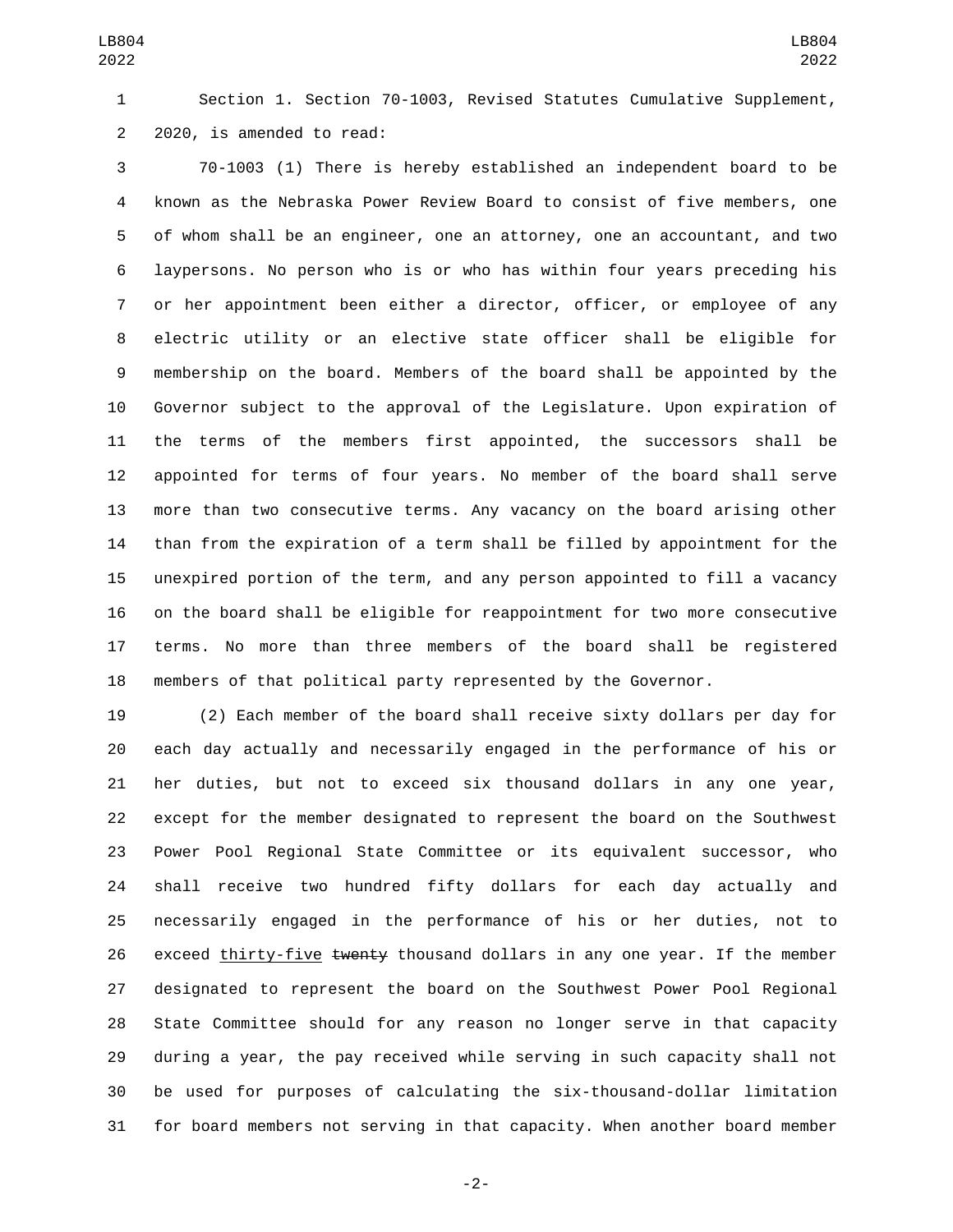acts as the proxy for the designated Southwest Power Pool Regional State Committee member, he or she shall receive the same pay as the designated member would have for that activity. Pay received while serving as proxy for such designated member shall not be used for purposes of determining whether the six-thousand-dollar limitation has been met for board members not serving as such designated member. Total pay to board members for activities related to the Southwest Power Pool shall not exceed an 8 aggregate total of forty twenty-five thousand dollars in any one year. Each member shall be reimbursed for expenses while so engaged as provided in sections 81-1174 to 81-1177. The board shall have jurisdiction as 11 provided in Chapter 70, article 10.

 (3) The board shall elect from their members a chairperson and a vice-chairperson. Decisions of the board shall require the approval of a 14 majority of the members of the board.

 (4) The board shall employ an executive director and may employ such other staff necessary to carry out the duties pursuant to Chapter 70, article 10. The executive director shall serve at the pleasure of the board and shall be solely responsible to the board. The executive director shall be responsible for the administrative operations of the board and shall perform such other duties as may be delegated or assigned to him or her by the board. The board may obtain the services of experts and consultants necessary to carry out the board's duties pursuant to 23 Chapter 70, article 10.

 (5) The board shall publish and submit a biennial report with annual data to the Governor, with copies to be filed with the Clerk of the Legislature and with the Department of Environment and Energy. The report submitted to the Clerk of the Legislature shall be submitted electronically. The department shall consider the information in the Nebraska Power Review Board's report when the department prepares its own reports pursuant to sections 81-1606 and 81-1607. The report of the board shall include:31

-3-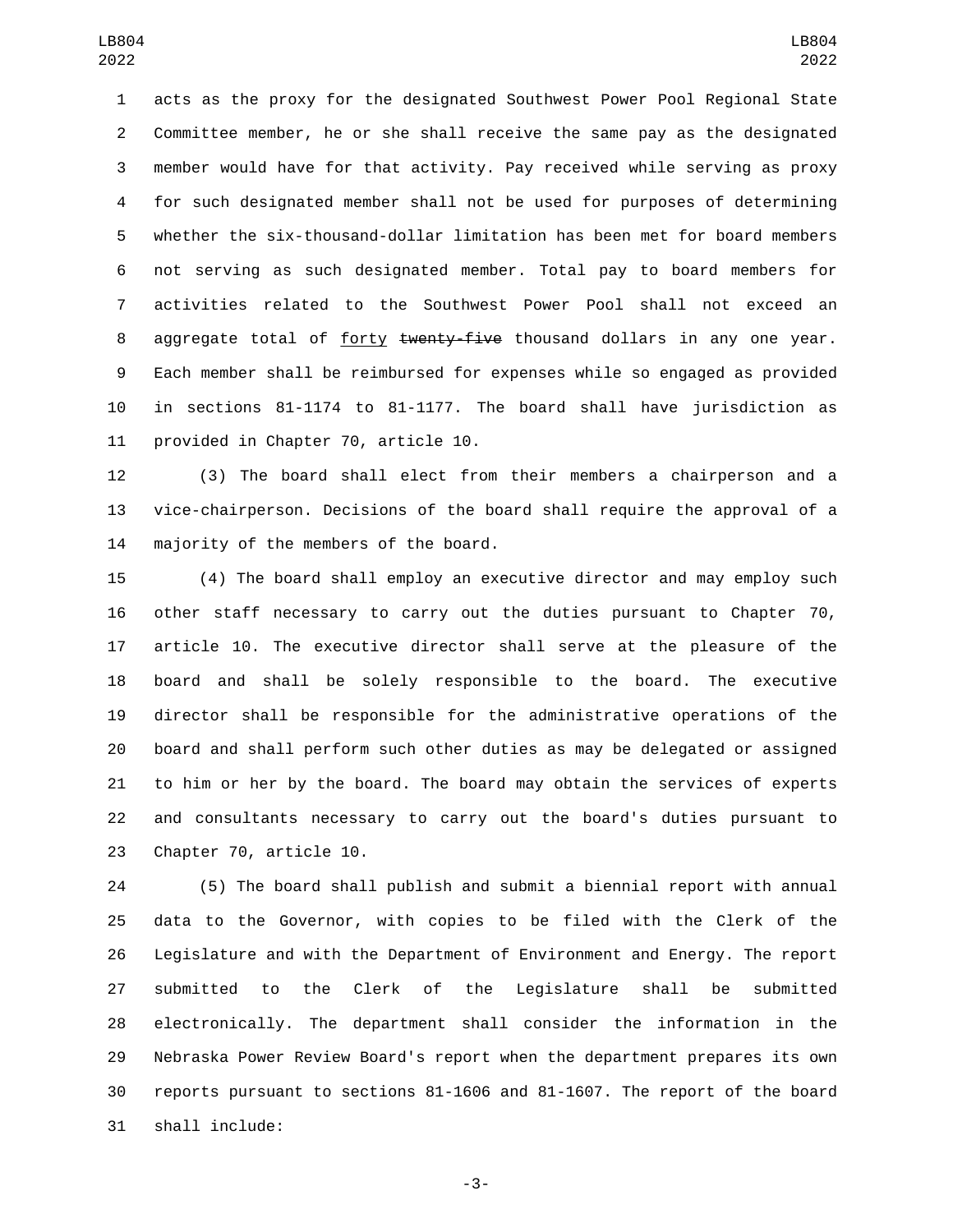(a) The assessments for the fiscal year imposed pursuant to section 70-1020;2

 (b) The gross income totals for each category of the industry and 4 the industry total;

 (c) The number of suppliers against whom the assessment is levied, 6 by category and in total;

 (d) The projected dollar costs of generation, transmission, and 8 microwave applications, approved and denied;

 (e) The actual dollar costs of approved applications upon completion, and a summary of an informational hearing concerning any significant divergence between the projected and actual costs;

 (f) A description of Nebraska's current electric system and information on additions to and retirements from the system during the 14 fiscal year, including microwave facilities;

 (g) A statistical summary of board activities and an expenditure 16 summary;

 (h) A roster of power suppliers in Nebraska and the assessment each 18 paid; and

 (i) Appropriately detailed historical and projected electric supply and demand statistics, including information on the total generating capacity owned by Nebraska suppliers and the total peak load demand of the previous year, along with an indication of how the industry will 23 respond to the projected situation.

 (6) The board may, in its discretion, hold public hearings concerning the conditions that may indicate that retail competition in the electric industry would benefit Nebraska's citizens and what steps, if any, should be taken to prepare for retail competition in Nebraska's electricity market. In determining whether to hold such hearings, the board shall consider the sufficiency of public interest.

 (7) The board may, at any time deemed beneficial by the board, submit a report to the Governor with copies to be filed with the Clerk of

-4-